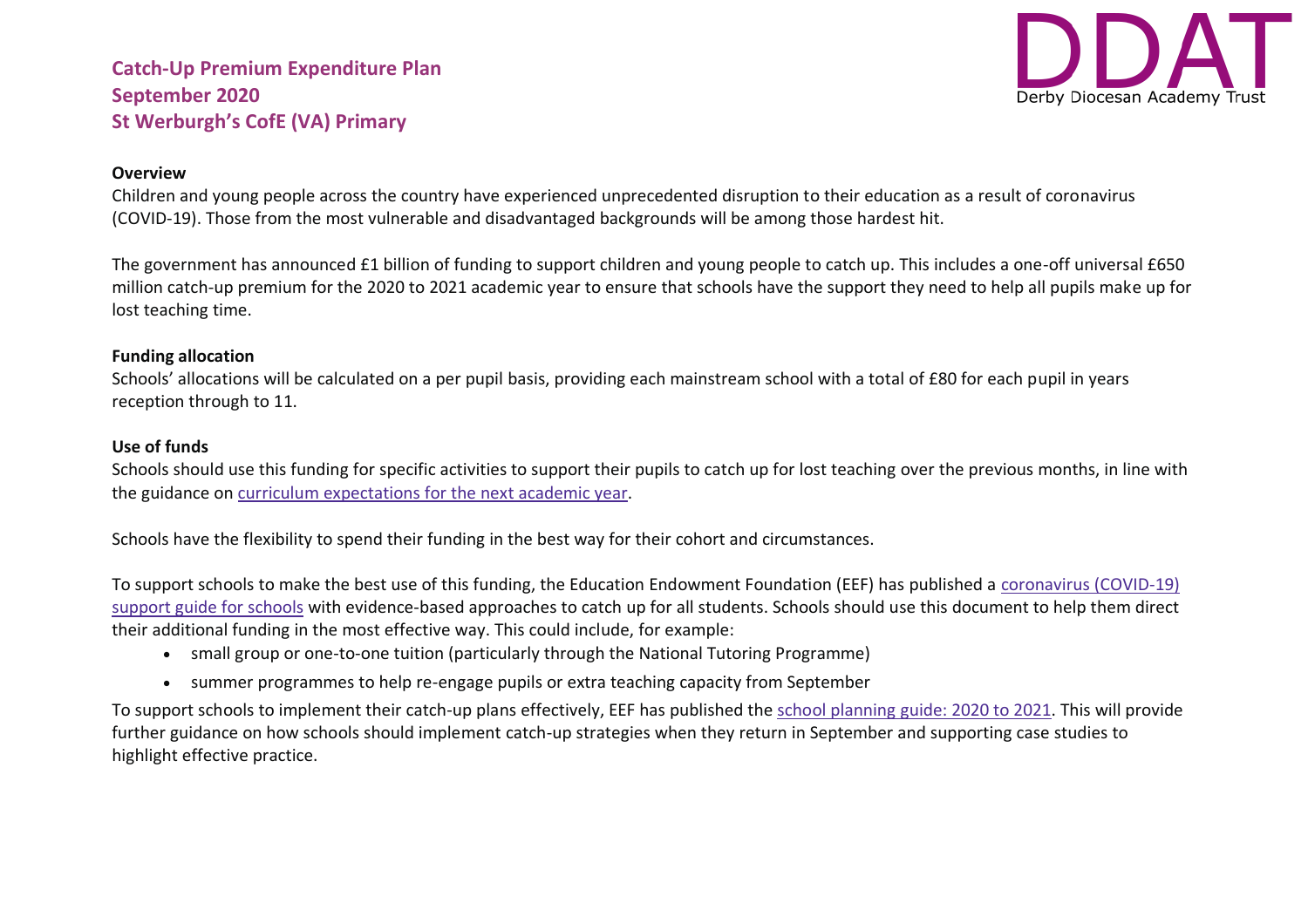

## **Accountability and monitoring**

As with all government funding, school leaders must be able to account for how this money is being used to achieve our central goal of schools getting back on track and teaching a normal curriculum as quickly as possible.

Given their role in ensuring schools spend funding appropriately and in holding schools to account for educational performance, governors and trustees should scrutinise schools' approaches to catch-up from September, including their plans for and use of catch-up funding. This should include consideration of whether schools are spending this funding in line with their catch-up priorities, and ensuring appropriate transparency for parents. As such, all DDAT schools need to complete the individual expenditure plan below and submit this to the CEO prior to funding being released.

The [guidance](https://www.gov.uk/government/publications/actions-for-schools-during-the-coronavirus-outbreak/guidance-for-full-opening-schools) on full opening sets out that Ofsted will conduct a programme of non-graded visits to some schools during the autumn. During these visits, inspectors will discuss how the school is bringing pupils back into full-time education – this may include plans schools have to spend their catchup funding.

Ofsted currently plan to resume routine inspections in January 2021, with the exact timing being kept under review. When routine inspections restart, Ofsted will make judgements about the quality of education being provided, and that will include how leaders are using their funding (including catchup funding and remote learning) to ensure the curriculum has a positive impact on all pupils.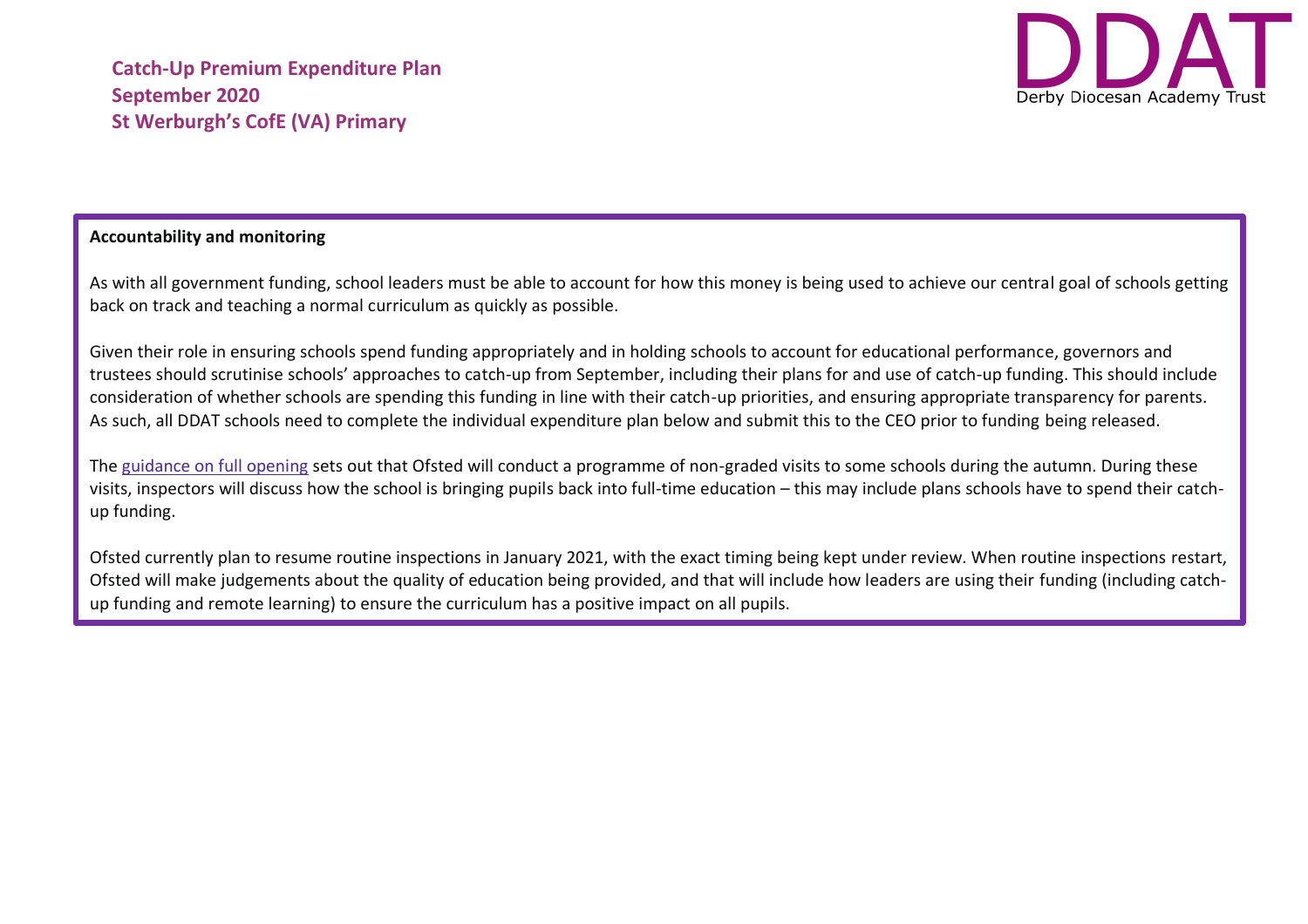

## **Catch-Up Premium Expenditure Plan**

| School name:                    | <b>St Werburghs CofE(VA) Primary School</b> |
|---------------------------------|---------------------------------------------|
| <b>Academic year:</b>           | 2020-2021                                   |
| Total number of pupils on roll: | 310                                         |
| Total catch-up budget:          | £24,800                                     |
| <b>Completed by:</b>            | <b>Ann Alton</b>                            |
| Date of review:                 | 14th December 2020                          |

## **Summer 2020 Catch-Up Actions Completed**

**[Use this section to outline any actions completed during the Summer holidays 2020. For DDAT schools who took part in the Kip McGrath Summer tutoring programme, please include details here.]**

| <b>Action</b>  | Intended outcome | <b>Estimated impact</b> | Cost | <b>Staff lead</b> | <b>Comments</b> |
|----------------|------------------|-------------------------|------|-------------------|-----------------|
|                |                  |                         |      |                   |                 |
|                |                  |                         |      |                   |                 |
| Total spend: E |                  |                         |      |                   |                 |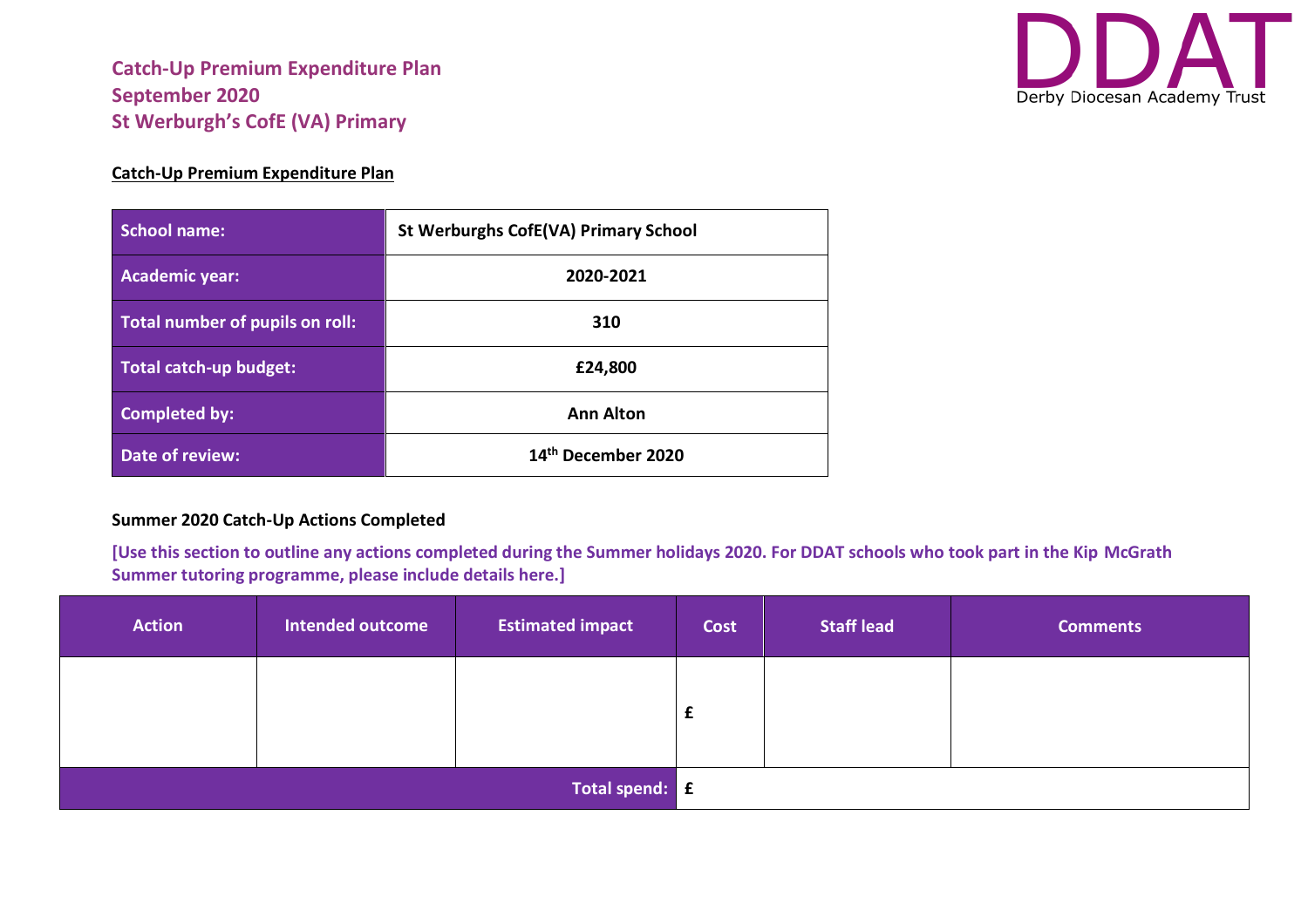

## **Whole school support**

**[To complete this section, outline which actions you wish to implement to support the whole school, along with the intended outcome, estimated impact, cost and any additional comments required. If you have specific staff who will be leading on a project, you can include their name in the table also.]**

| <b>Action</b>                                                                                       | <b>Intended outcome</b>                          | <b>Estimated impact</b>                                                                                                    | <b>Cost</b>                       | <b>Staff lead</b> | <b>Comments</b> |
|-----------------------------------------------------------------------------------------------------|--------------------------------------------------|----------------------------------------------------------------------------------------------------------------------------|-----------------------------------|-------------------|-----------------|
| To introduce<br>and use a<br>reading and<br>spelling<br>program<br>'Nessie' with<br>targeted pupils | Reading and spelling<br>progress is accelerated. | Children engaging with the<br>program improve their reading<br>and spelling ages by 1 year and<br>3 months over 13 lessons | £450 for<br>use with<br>50 pupils | Lisa Dean         |                 |
| <b>Total spend:</b>                                                                                 |                                                  |                                                                                                                            | £450                              |                   |                 |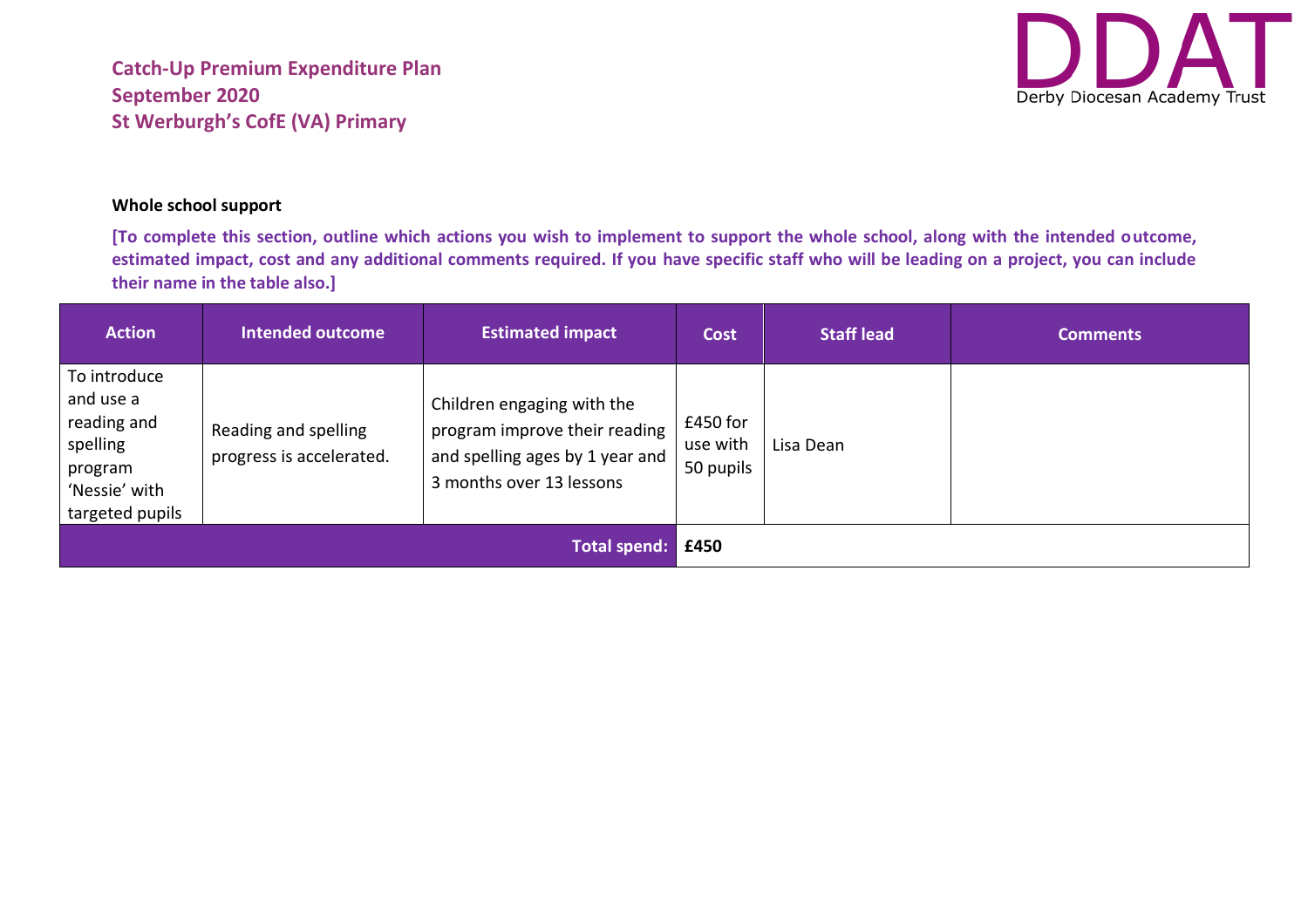# **Targeted support**

**[To complete this section, outline which actions you wish to implement to support individuals or small groups, along with the intended outcome, estimated impact, cost and any additional comments required. If you have specific staff who will be leading on a project, you can include their name in the table also.]**

| <b>Action</b>                                                                                                                    | <b>Intended outcome</b>                                                                                                                                                                                                                 | <b>Estimated impact</b>                                                                                                                       | <b>Cost</b> | <b>Staff lead</b>                               | <b>Comments</b> |
|----------------------------------------------------------------------------------------------------------------------------------|-----------------------------------------------------------------------------------------------------------------------------------------------------------------------------------------------------------------------------------------|-----------------------------------------------------------------------------------------------------------------------------------------------|-------------|-------------------------------------------------|-----------------|
| Small group<br>phonics for Y2<br>pupils from<br>8.15am-<br>8.45am 3<br>times a week<br>Y2 pupils until<br>Xmas then Y1<br>pupils | Pupils' phonic knowledge<br>will increase. This will not<br>only allow them to pass<br>the phonic screening test<br>but allow them to read<br>more fluently and<br>accurately thus allowing<br>them greater access to the<br>curriculum | At least 91% of Y2 pupils will<br>pass their phonic screening<br>test and 95% of Y1 pupils will<br>pass their phonic screening<br>test in May | £7,308      | Suzanne Dent<br>Lisa Dean<br>Christina Proudler |                 |
| 1:1 reading<br>with Y2 20%<br>readers 3<br>times a week                                                                          | Pupils stamina, accuracy<br>and fluency in reading will<br>increase                                                                                                                                                                     | More pupils will reach the<br>expected standard of reading<br>at the end of KS1. Prediction<br>84% at EXS or above                            |             |                                                 |                 |

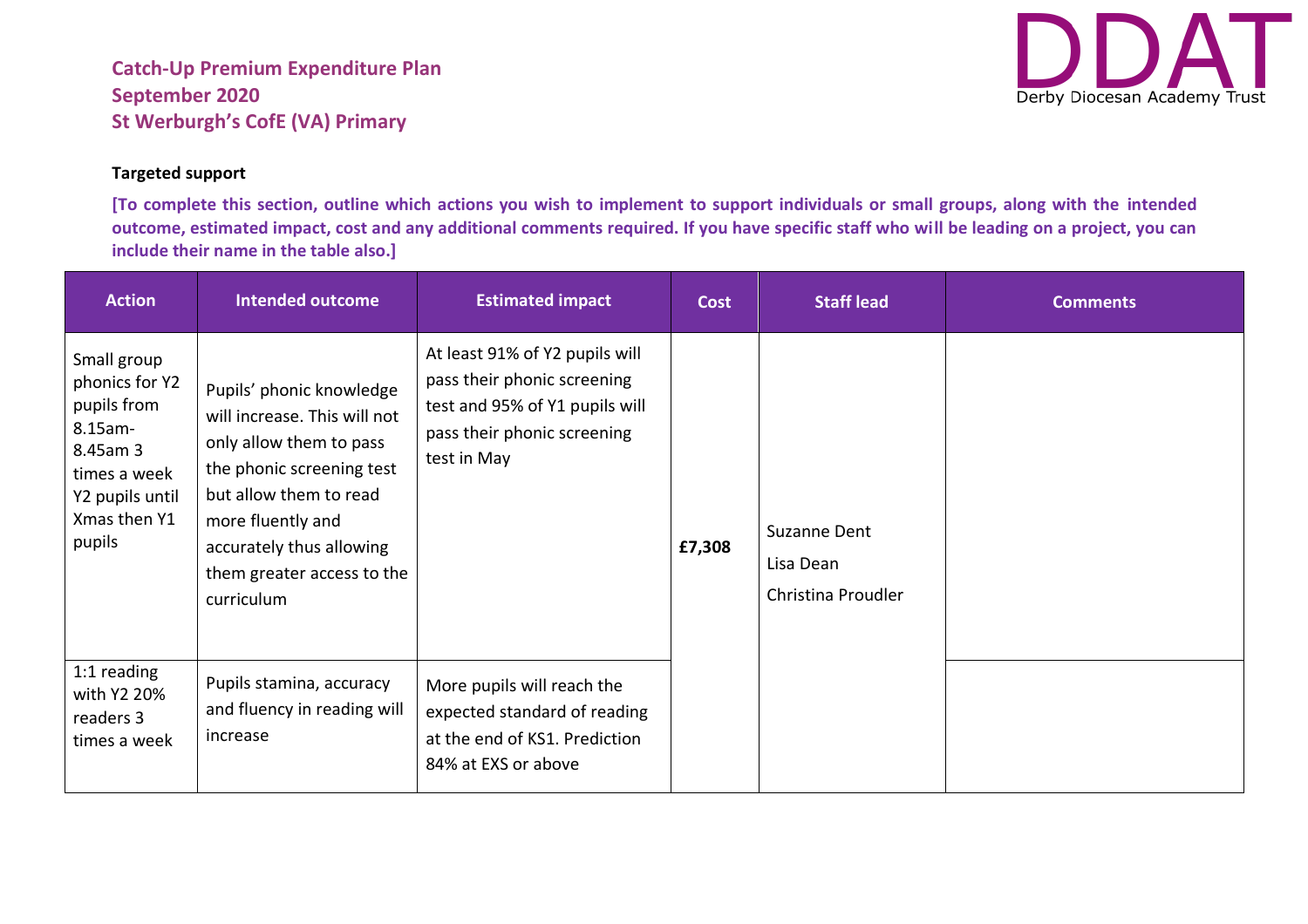

| In-class<br>support for Y2<br>pupils in maths<br>3 times a week                                             | Pupils will have direct<br>intervention at the time of<br>teaching to address gaps<br>and misconceptions                                                                      | More pupils will reach the<br>expected standard of maths at<br>the end of KS1. Prediction 84%<br>at EXS or above |         |                                                  |  |
|-------------------------------------------------------------------------------------------------------------|-------------------------------------------------------------------------------------------------------------------------------------------------------------------------------|------------------------------------------------------------------------------------------------------------------|---------|--------------------------------------------------|--|
| Pre/post<br>teaching for<br>targeted Y6<br>pupils in maths<br>group of 152<br>times a week                  | Pupils fluency and<br>reasoning skills will<br>improve allowing them to<br>achieve the expected<br>standard in Maths at the<br>end of KS2                                     | More pupils will reach the                                                                                       |         | <b>Laura Dobinson</b>                            |  |
| Pre/post<br>teaching for<br>targeted Y6<br>pupils in maths<br>group of 4<br>once time a<br>week 8am-<br>9am | Pupils individual maths<br>misconceptions will be<br>able to be addressed.<br>Pupils fluency and<br>reasoning skills will<br>improve allowing them to<br>achieve the expected | expected standard in maths at<br>the end of KS2. Prediction 89%<br>at EXS or above.                              | £11,897 | <b>Chantelle Grounsell</b><br><b>Emma Gibson</b> |  |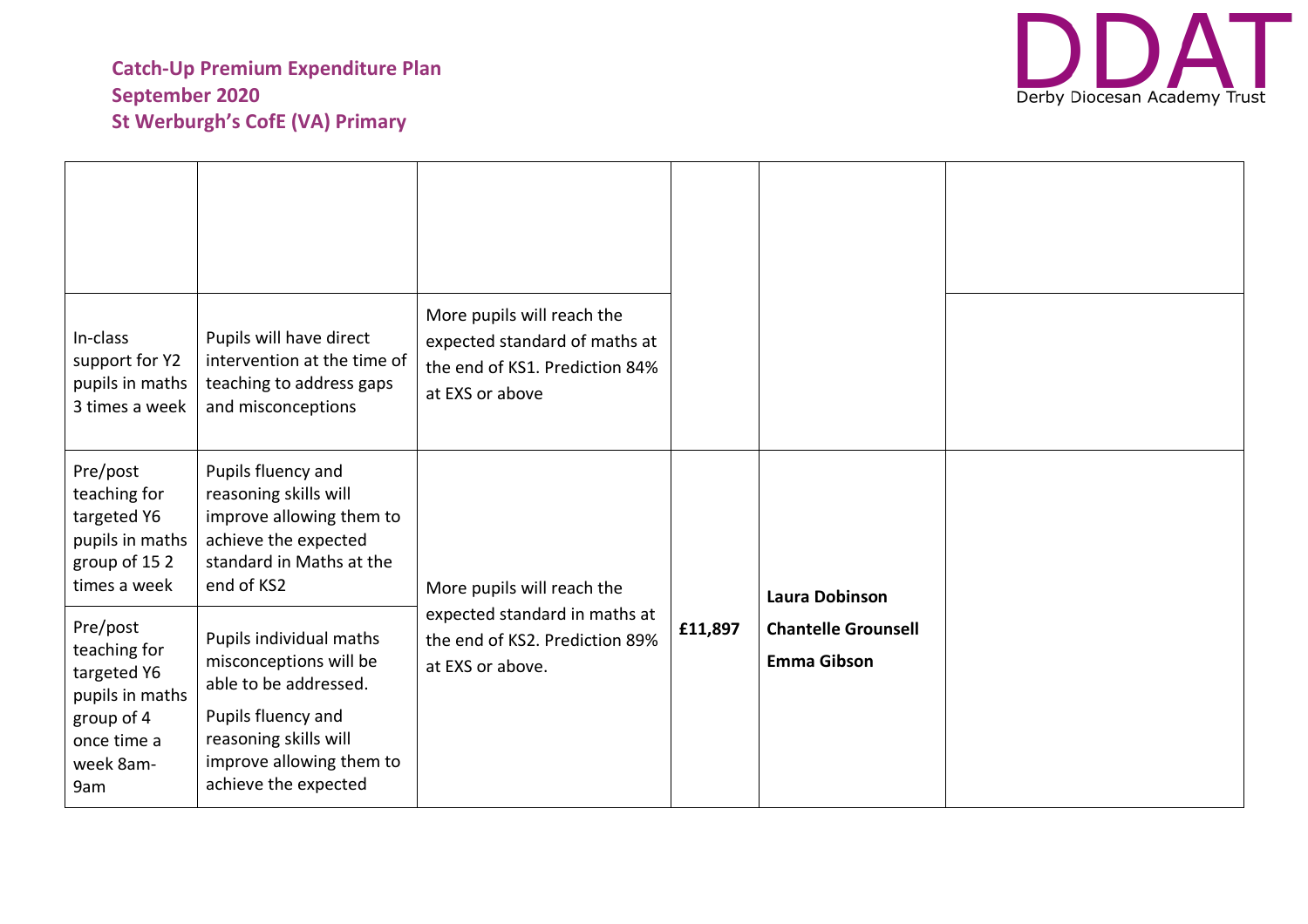

|                                                                                                                           | standard in Maths at the<br>end of KS2                                                                                                                                                                                                                                                    |                                                                                                                                       |        |  |
|---------------------------------------------------------------------------------------------------------------------------|-------------------------------------------------------------------------------------------------------------------------------------------------------------------------------------------------------------------------------------------------------------------------------------------|---------------------------------------------------------------------------------------------------------------------------------------|--------|--|
| Intervention<br>group for Y6,<br>Y5 readers and<br>Y6 writers<br>once a week to<br>boost for the<br>expected<br>standard. | Pupils will have<br>opportunities to develop<br>reading comprehension<br>skills such as retrieval and<br>inference and deduction<br>Y6 pupils will have the<br>opportunity for individual<br>writing conferences<br>covering vocabulary,<br>subordinated clauses and<br>spelling patterns | More pupils will reach the<br>expected standard/GDS in<br>reading/writing at the end of<br>Y5/KS2. Prediction 89% at EXS<br>or above. | £2,250 |  |
| 1:1 reading<br>with Y3/4 once<br>a week.                                                                                  | Improved recognition of<br>common exception words<br>and phonics will improve<br>the accuracy and fluency<br>of reading leading to<br>improved comprehension<br>skills                                                                                                                    | These pupils will reach the<br>expected standard of reading<br>at the end of the year.<br>Prediction 84% at EXS or<br>above.          |        |  |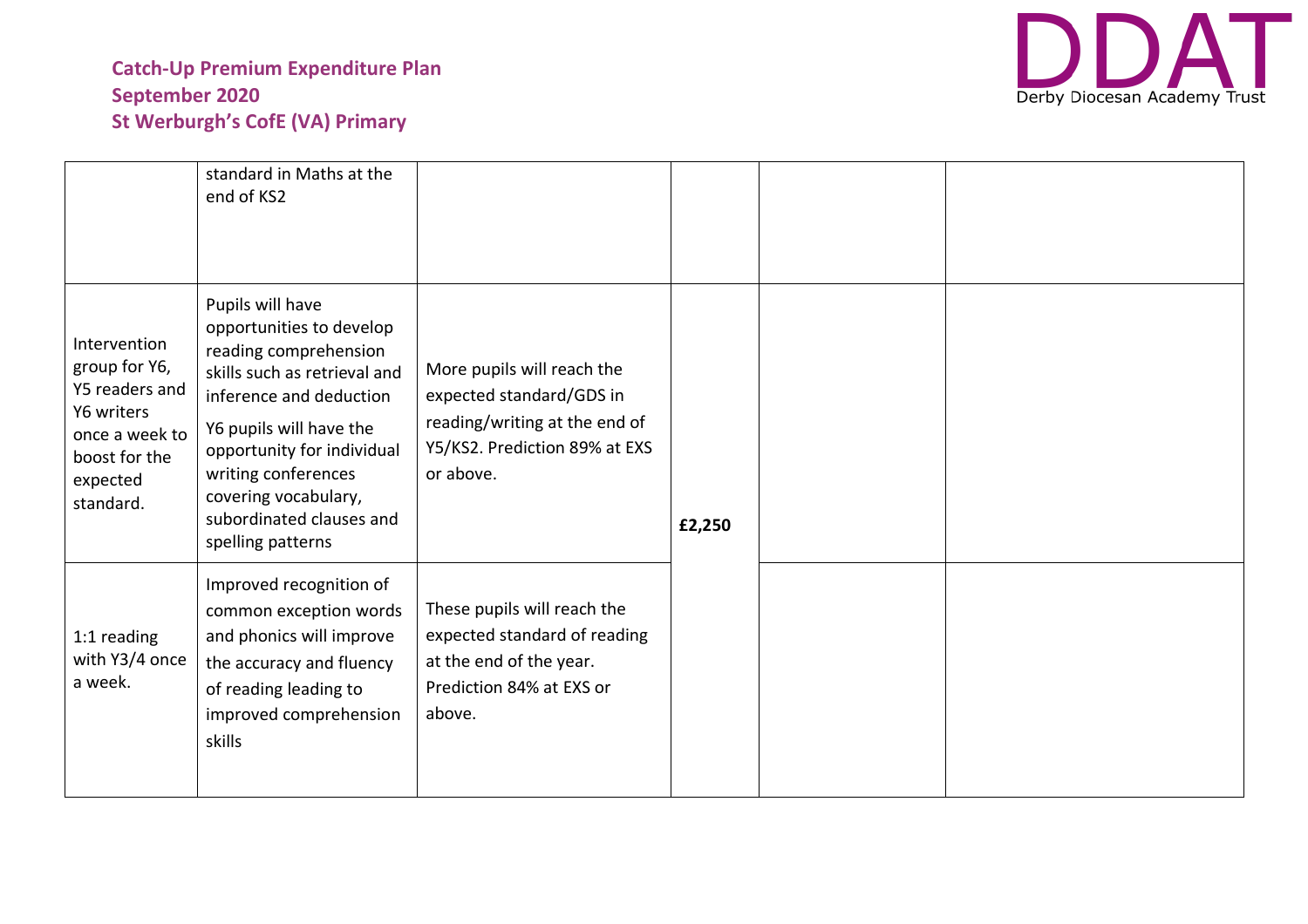

| To help pupils<br>returning to<br>school after<br>Lockdown<br>become re<br>accustomed to<br>the school<br>routines and<br>systems | 2 pupils will feel<br>secure/safe at school and<br>will be in a good place to<br>learn. A TA will be<br>employed to introduce the<br>zones of regulation,<br>implement behavior<br>systems recommended by<br>the Ed Psych. | The 2 pupils concerned will be<br>able to manage their behavior<br>in lessons and around school. | TA for<br>10?<br>weeks<br>morning<br>only<br>£3,000 | Mrs Barradell<br>Learning Mentor and<br>Lisa Dean SENDCo |  |
|-----------------------------------------------------------------------------------------------------------------------------------|----------------------------------------------------------------------------------------------------------------------------------------------------------------------------------------------------------------------------|--------------------------------------------------------------------------------------------------|-----------------------------------------------------|----------------------------------------------------------|--|
|                                                                                                                                   |                                                                                                                                                                                                                            | <b>Total spend:</b>                                                                              | £ 25,405                                            |                                                          |  |

## **Wider support**

**[To complete this section, outline which actions you wish to implement wider support, for example to parents, or accessing improved technologies, along with the intended outcome, estimated impact, cost and any additional comments required. If you have specific staff who will be leading on a project, you can include their name in the table also.]**

| <b>Action</b> | Intended outcome | <b>Estimated impact</b> | Cost | <b>Staff lead</b> | <b>Comments</b> |
|---------------|------------------|-------------------------|------|-------------------|-----------------|
|               |                  |                         |      |                   |                 |
|               |                  |                         | t.   |                   |                 |
|               |                  |                         |      |                   |                 |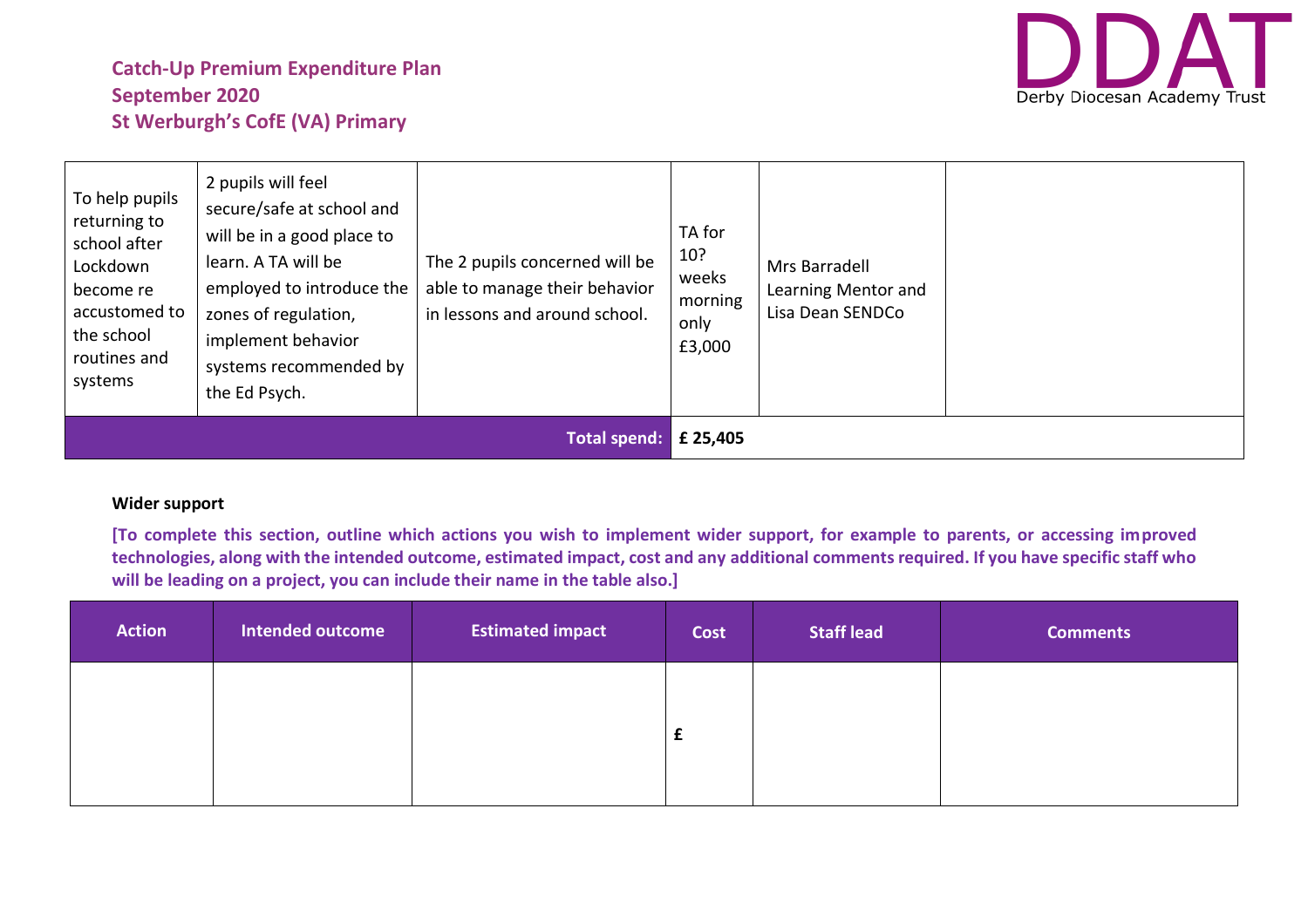

**Total spend: £**

**Summary report**

## **What is the overall impact of spending?**

**Additional staffing hours dedicated to in-class support and intervention work with pupils identified as requiring catch up support will ensure pupils reach expected standard as a minimum despite the learning lost during the period of school closure. Those pupils who are targeted with behaviour support will be able to quickly reintegrate into school life and access learning successfully.** 

## **How will changes be communicated to parents and stakeholders?**

#### **Parents:**

Newsletter and information contained within reports

Information on additional support provided to pupils given at parents' evenings.

### **Governors:**

Additional agenda item throughout 2020/21 academic year

**Staff:**